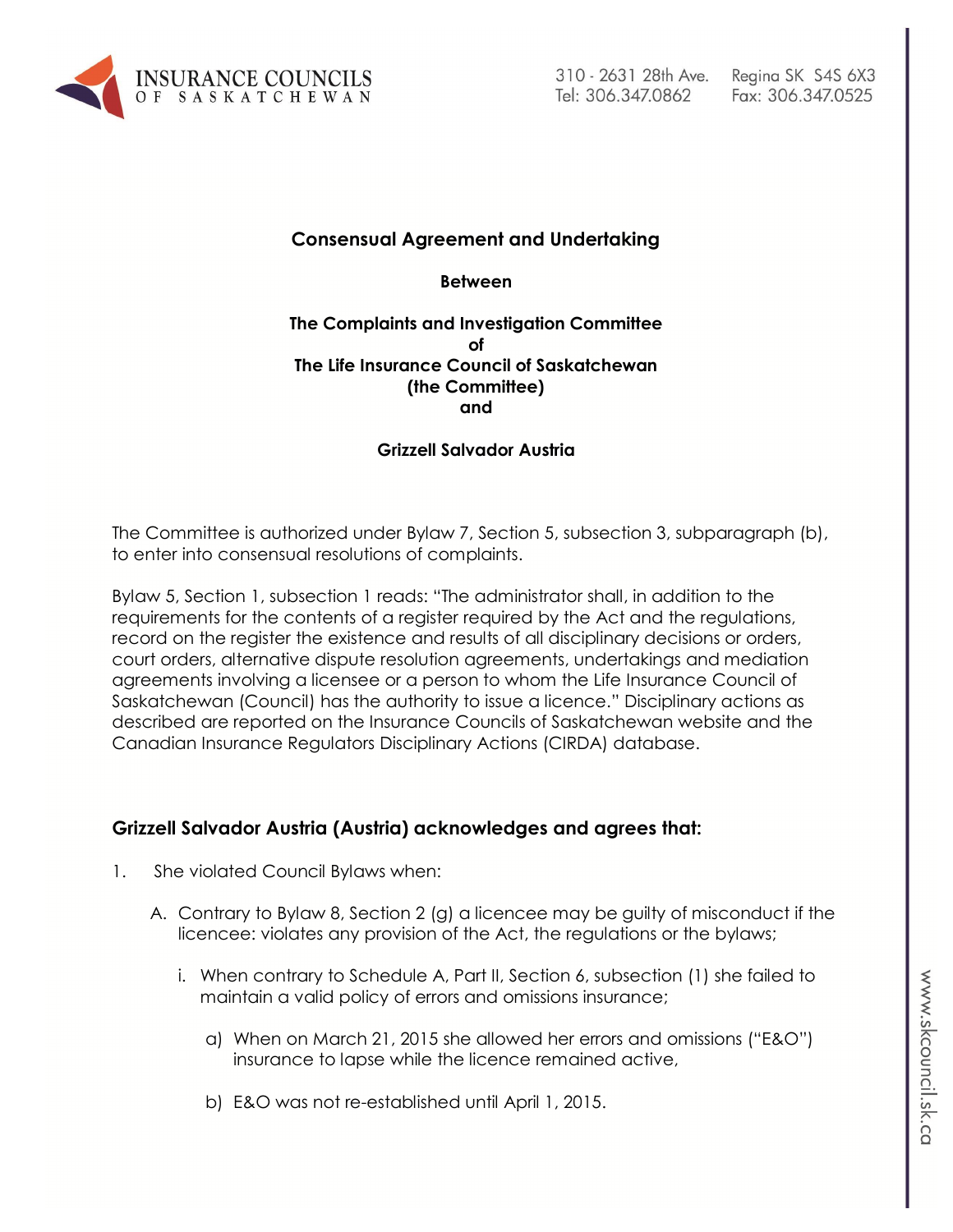- c) Austria was without E&O coverage for 11 days; and
- ii. When contrary to Bylaw 2, Section 1, subsection (4) (d) she failed to immediately notify Council of cancellation or non-renewal of her errors and omissions insurance.
- 2. Austria's rights to appear before a Discipline Committee of Council have been explained to her and she fully understands her rights and/or obligations under Council Bylaw 10;
- 3. She waives her rights to appear before a Discipline Committee and undertakes not to exercise any appeal rights she may have under Council Bylaw 10, Section 3 or *The Saskatchewan Insurance Act,* (the Act) as it relates to matters set out in this Consensual Agreement and Undertaking (Agreement).
- 4. This Agreement does not preclude Council from pursuing any other investigation against her for activities not identified in this Agreement that may be in violation of Council Bylaws or the Act.
- 5. Austria has been advised by the Committee that it is in her interests to obtain independent legal advice before entering into this Agreement.
	- a. Austria has obtained such independent legal advice and is satisfied with the same, prior to executing this Agreement, or
	- b. Austria has willingly chosen not to obtain such advice prior to executing this Agreement.
- 6. Austria hereby affirms that she has read and understood the terms of this Agreement, and is signing it voluntarily and of her own free will.

### **Austria, having waived her rights, undertakes to:**

- 1. Pay a fine in the amount of \$172.00; and
- 2. Reimburse Council's investigation costs in the amount of \$330.00.
- 3. Austria will pay all fines and investigative costs within 30 days of receipt of this Agreement.
- 4. Austria will ensure E&O insurance is in place while she continues to hold an insurance licence in Saskatchewan.